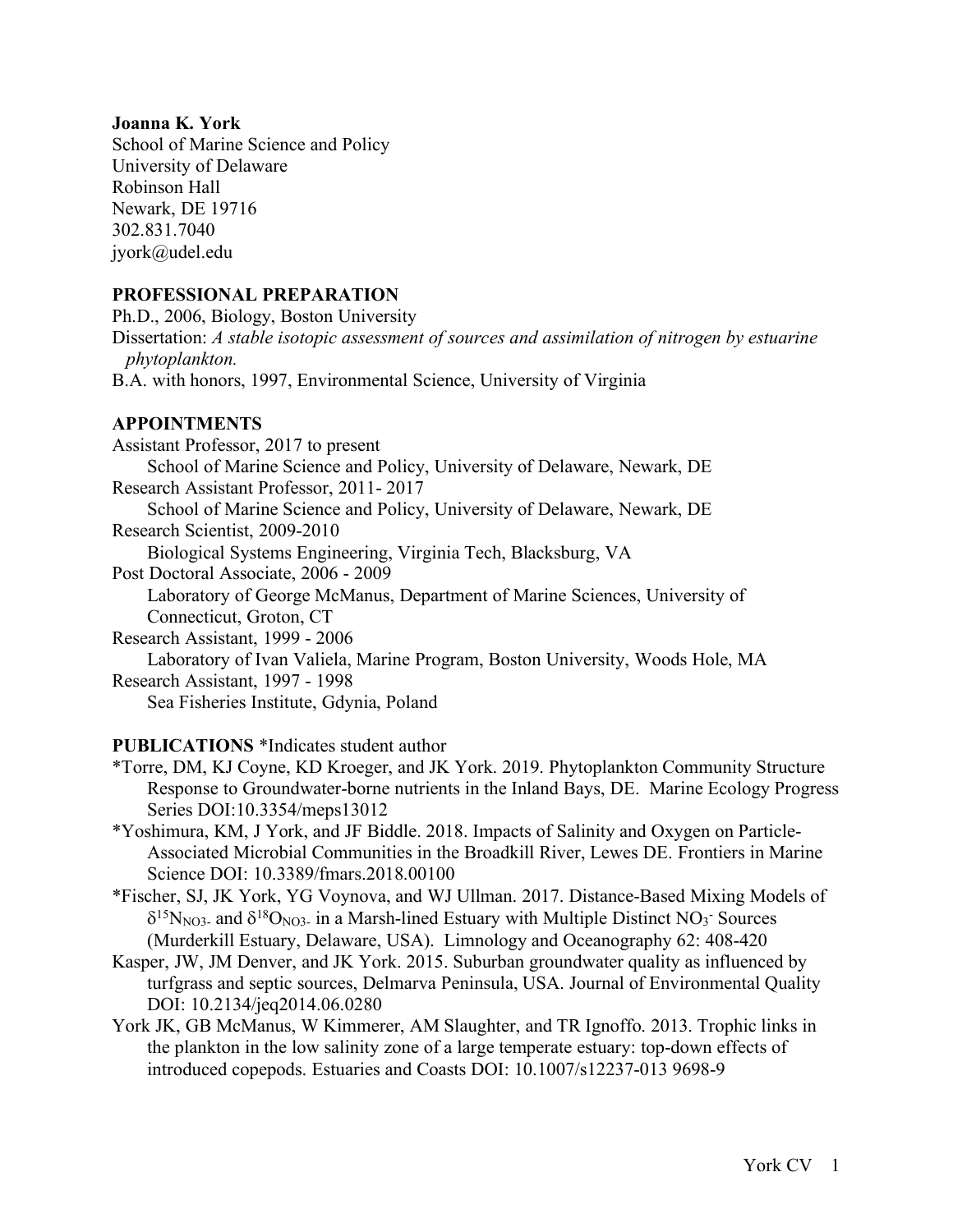- York JK, BA Costas, and GB McManus. 2011. Microzooplankton grazing in green water results from two contrasting estuaries. Estuaries and Coasts 34:373–385
- York JK, G Tomasky, I Valiela and AE Giblin. 2010. Isotopic approach to determining the fate of ammonium regenerated from sediments in a eutrophic sub-estuary of Waquoit Bay, MA. Estuaries and Coasts. 33:1069–1079
- York JK, G Tomasky, I Valiela, and DJ Repeta. 2007. Stable isotopic detection of ammonium and nitrate assimilation by estuarine phytoplankton in the Waquoit Bay estuarine system. Limnology and Oceanography 52: 144-155
- Kroeger KD, ML Cole, JK York, and I Valiela. 2006. Nitrogen loads to estuaries from wastewater plumes: Modeling and isotopic approaches. Ground Water 44: 188-200
- McManus GB, JK York, W Kimmerer. 2007. Microzooplankton dynamics in the low salinity zone of the San Francisco Estuary. Verhandlungen Internationale Vereinigung für theoretische und angewandte Limnologie (Proceedings of the 30th Congress of the International Association of Theoretical and Applied Limnology [SIL])
- Valiela I, JL Bowen and JK York. 2001. Mangrove forests: One of the world's threatened major tropical environments. BioScience 51: 807-815
- York JK, Z Witek, S Labudda and S Ochocki. 2001. Comparison of primary production and pelagic community respiration rates in the coastal zone of the Gulf of Gdansk. Oceanologia  $43 \cdot 365 - 370$

#### **Manuscripts in preparation** \*Indicates student author

\*Brooks, T.W., Kroeger, K.D., York, J.K., Michael, H.A. In preparation for Limnology and Oceanography. Direct measurement of submarine groundwater discharge and benthic fluxes of nutrients and trace metals using a novel oxygen-regulated seepage meter.

## **HONORS AND AWARDS ,** \*Honors at UD

\*Excellence in Undergraduate Mentoring, 2018 EPA STAR Graduate Fellowship 2003-2006 Palmer-McLeod Graduate Fellowship, Boston University. 2002-2004 National Estuarine Research Reserve Graduate Fellowship 2001-2004 Humes Alumni Award, Boston University. 2000 Presidential University Graduate Fellowship, Boston University. 1999-2000 Kosciuszko Foundation Grant for research in Poland. 1997 Raven Society Fellowship, University of Virginia, for research in Poland. 1997 Dean's List, University of Virginia. All semesters Phi Beta Kappa

## **PROFESSIONAL MEMBERSHIPS**

American Geophysical Union Coastal and Estuarine Research Society Association for the Sciences of Limnology and Oceanography

#### **TEACHING (since 2010)**

| MAST <sub>100</sub> | Marine Science Colloquium I   | Fa 2010-2019 |
|---------------------|-------------------------------|--------------|
| MAST <sub>101</sub> | Marine Science Colloquium II  | Sp 2011-2019 |
| MAST <sub>201</sub> | Marine Science Colloquium III | Fa 2012-2014 |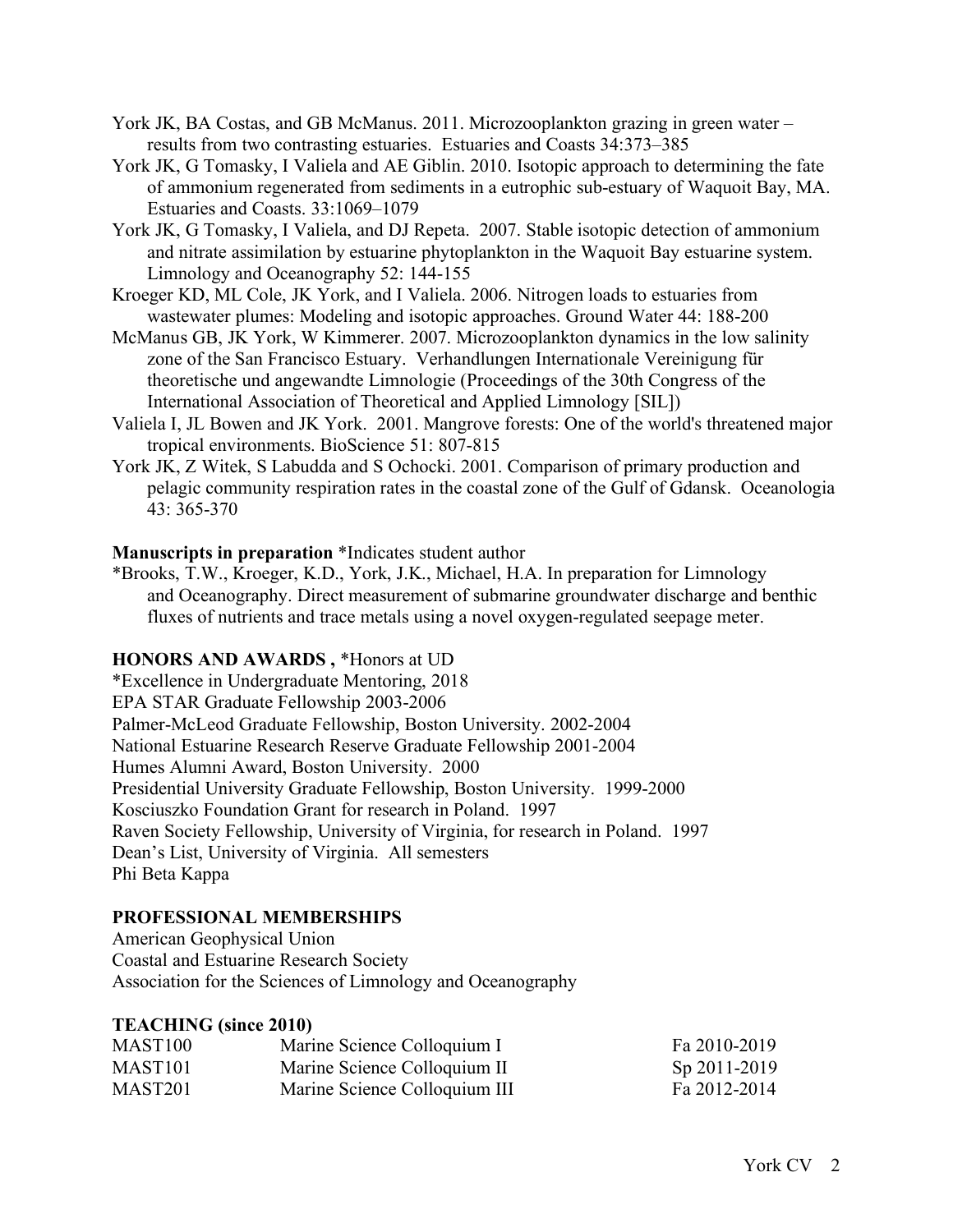| MAST301        | Junior Marine Science Seminar                     | Sp 2011-2019  |
|----------------|---------------------------------------------------|---------------|
| ENWC/MAST314   | <b>Comparative Terrestrial and Marine Ecology</b> | Fa 2010-2019  |
| MAST382        | Introduction to Ocean Sciences                    | Fa 2018       |
| <b>MAST427</b> | Marine Biology                                    | Fa 2017, 2019 |
| <b>MAST492</b> | Marine Environmental Case Studies                 | Sp 2018-2019  |

# **Graduate Advisees**

*As Lead Advisor (n=3)*

*student, degree, year, current position*

Thomas (Wally) Brooks, MS, 2018, Research Technician at USGS, Woods Hole, MA Dan Torre, MS, 2016, Environmental Chemist/Modeler at RPS Group, Rhode Island Claudia Shuman, MS, 2014, McLane Environmental LLC, Princeton, NJ

## *As Committee Member (n=8)*

*student, degree, year, advisor* Yanfei Wang, PhD, anticipated 2020, Kathy Coyne Maoli Vizcaino, MS 2019, Katharina Billups Kristin Yoshimura, PhD, 2019, Jennifer Biddle Andrew Caldwell, MS, 2018, Katharina Billups Brandon Boyd, PhD, 2016, Chris Sommerfield Jeff Flood, MS, 2016, George Parsons Yanfei Wang, MS, 2016, Kathy Coyne Sarah Fischer, MS 2014, Bill Ullman

## **Undergraduate Research Advisees (n=12)**

*student (institution, funding source), current position* Ashley Barnett (UD, research funds), Environmental Consulting Services, Middletown, DE Emily Beale (UD, research funds) Luke Campolo (UD, Summer Scholars), Programmer at Epic Healthcare Software, WI Hannah Cooper (NC State University, research funds), current undergrad at NC State Maggie Dolan (UD, research funds), current undergrad at UD Will Gagne-Maynard (Carleton College, NSF-REU), PhD Program, University of Washington, **Oceanography** Will Goldman (UD, Summer Scholars), earned MS, University of Delaware, Geography Alexandra Good (UD), MS program, SMSP, UD Erin Papke (UD, research funds) Olivia Pleasanton (UD, research funds), current undergrad at UD Eadoh Reshef (UD, Summer Scholars), PhD Program, Scripps Institution of Oceanography Elisabeth Schlaudt (Furman College, NSF-REU), Peace Corps (Panama) Jessica Vaccare (SUNY ESF, NSF-REU), MS Program, Louisiana State University

#### **PRESENTATIONS AT CONFERENCES: ABSTRACTS AND POSTERS \*denotes student author**

York, JK, T Brooks, K Kroeger, and D Torre. Groundwater-borne nutrient fluxes to the Delaware Inland Bays. Coastal and Estuarine Research Federation, 2015, Portland, OR.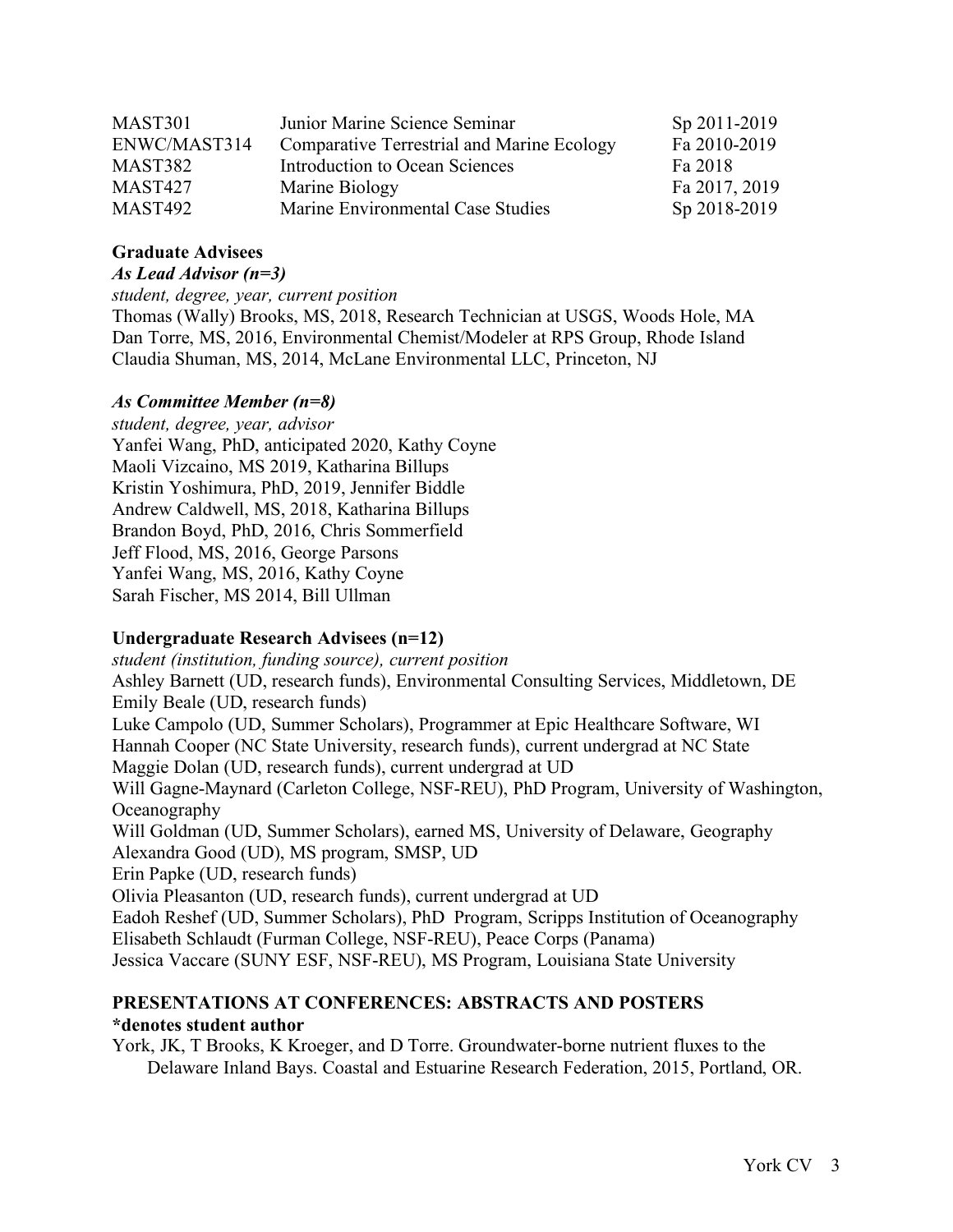- Torre, D\*, JK York, K Coyne, and K Kroeger. Phytoplankton community response to groundwater-borne nutrients in the Delaware Inland Bays. Coastal and Estuarine Research Federation, 2015, Portland, OR.
- Fischer, SJ\*, W Ullman, and JK York. Seasonal patterns of  $\delta^{15}N$  and  $\delta^{18}O$  of  $NO_3^-$  in the Murderkill River Watershed and Estuary, DE. Coastal and Estuarine Research Federation 2013, San Diego, CA.
- Shuman, CR\*, JK York, and K Kroeger. 2013. Tracing agriculturally derived nitrogen through groundwater into Delaware's Indian River Estuary. Coastal and Estuarine Research Federation, San Diego, CA.
- Shuman, CR\*, and JK York. 2013. Tracing agriculturally-derived nitrogen through groundwater into Delaware's Indian River Estuary. Delaware Geological Survey Symposium, Newark, Delaware
- Gagne-Maynard, W\*, JK York, and WJ Ullman. 2013. Determination of Nutrient Sources and Sinks within the Murderkill Estuary Using In-Situ Chemical Analysis and Nitrate Isotope Fractionation. ASLO 2013 Aquatic Sciences Meeting, New Orleans, LA.
- Fischer, SJ\*, W Gagne-Maynard, WJ Ullman, and JK York. 2013. Seasonal patterns of  $\delta^{15}N$ and  $\delta^{18}$ O of NO<sub>3</sub><sup>-</sup> in the Murderkill River Watershed and Estuary, DE. Partnership for the Delaware Estuary, Cape May, NJ.
- York, JK. 2012. Tracing land-derived nitrogen into the Delaware Inland Bays: a stable isotopic assessment. Coastal and Estaurine Research Federation. Mar del Plata, Argentina.
- Schoener, DM, GB McManus, J Tomaras, and JK York. 2010. Grazing and direct inorganic nitrogen uptake in a mixotrophic ciliate. In Proceedings of the American Geophysical Union. San Francisco, CA.
- York JK, BA Costas, and GB McManus. 2010. Microzooplankton grazing in green water results from two contrasting estuaries. Ocean Sciences Meeting. Portland, OR.
- York, JK, G McManus, and W Kimmerer. 2007. Microzooplankton dynamics in the Upper San Francisco Estuary. In Conference Abstracts of the Estuarine Research Federation. Providence, RI.
- McManus, G, JK York, and W Kimmerer. 2007. Microzooplankton dynamics in the low salinity zone of the San Francisco Estuary. Societas Internationalis Limnologiae. Montreal, Canada
- York JK, I Valiela and DJ Repeta. 2005. Estuarine response to nitrogen loading: Comparison of Childs River, MA and Tijuana River, CA. In Conference Abstracts of the Estuarine Research Federation. Norfolk, VA.
- York JK, I Valiela and DJ Repeta. 2005. Stable isotopic assessment of phytoplankton nitrogen preferences in estuaries. American Society of Limnology and Oceanography. Santiago de Compostela, Spain.
- York JK and I Valiela. 2005. Determining primary producer N use by comparison of nitrogen isotopic patterns in Waquoit Bay, MA. New England Estuarine Research Society. Eastham, MA.
- York JK, I Valiela and DJ Repeta. 2004. Stable isotopic detection of ammonium and nitrate assimilation by estuarine phytoplankton. In Proceedings of the American Geophysical Union. San Francisco, CA.
- York JK, I Valiela and DJ Repeta. 2004. Does  $NH_4^+$  or  $NO_3^-$  drive phytoplankton production? An isotopic assessment. In Proceedings of the American Society of Limnology and Oceanography. Honolulu, HI.